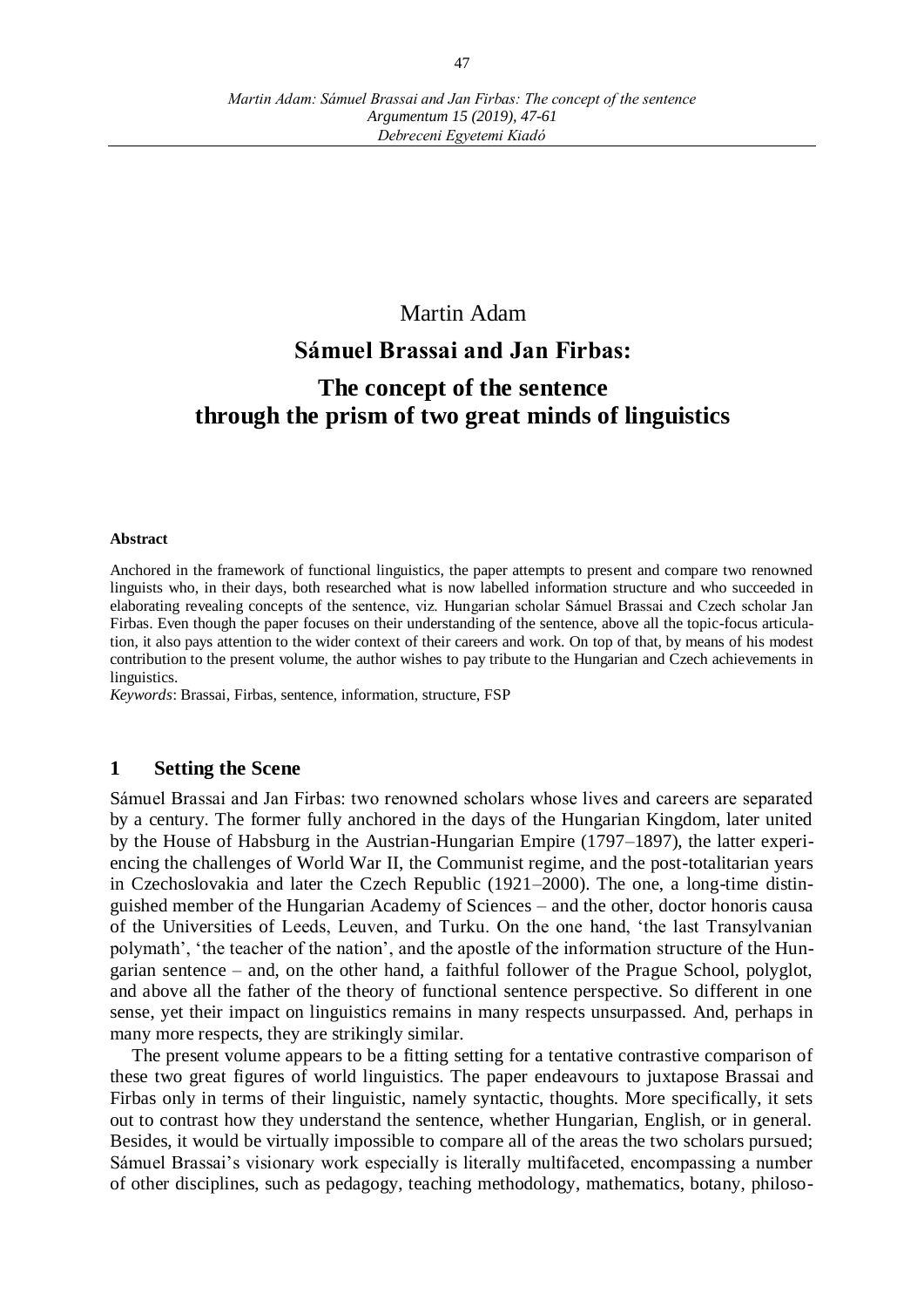phy, and others (Molnár 2008: 2–3). Jan Firbas also explored other realms than just linguistics, such as biblical theology, literature, translation, and – as a young student – medicine.

In a sense (perhaps a slightly allegorical one), this paper is meant to express the author's gratitude for and to pay a humble tribute to the friendly relationships attested over the years between the Hungarian and Czech Anglicists, namely the Pécs and Brno English departments. Therefore, and also owing to the author's engagement in the topic discussed, here and there a more personal tone will inevitably – and non-academically, I must admit – resonate between the lines.

#### **2 The common ground: preliminaries**

As anticipated, the paper is going to explore primarily the syntactically oriented research carried out by the two respective linguists. To be precise, it is functional syntax that is going to provide the common grounds for the present discussion, above all the area of what is currently labelled theories of information processing or information structure. Though each of the theories falling into this domain is unique and autonomous, they, as a rule, deal with the distribution of information over different communicative units (Quirk et al. 1985: 1356–1377, Chafe 1994, Halliday 1994, Sgall, Hajičová & Panevová 1986). The point is that both the authors under scrutiny in fact adopted an analogous approach towards the study of sentences: with a certain degree of simplification it is legitimate to claim that both Brassai and Firbas understood the sentence (Hungarian, English, Czech and actually any other) as a basic communicative, and, what is even more, a dynamic unit. In other words, rather than a static sequence of different elements, they both saw the sentence as an intricate space of syntactic relations, the final arrangement and semantic load of which is dependent on the context, on the communicative intention of the speaker, on the word order principles governing the given language, and on many other aspects. This common denominator – the dynamic understanding of the sentence – is to be examined more closely in the following sections of the paper.

As a matter of fact, the rough introductory comparison of the two scholars above lacks one aspect: although their scholarly achievements in syntax have proved to be literally far-reaching and truly inspiring, their names are far from being widely known, especially against the background of some famous names in western linguistics. This partly relates to the countries of origin of both the authors, which, due to their political status, were in their days rather marginalized and not foregrounded. Katalin É. Kiss, a Hungarian author who meritoriously devoted some of her papers to Brassai, does not even hesitate to say that Brassai's name is "unknown abroad and forgotten in Hungary" (É. Kiss 2008: 23). Sadly, this is even more so among Czech linguists. Incidentally, as far as I know, neither Mathesius nor Firbas seemed to be acquainted with Brassai's works, both actually repeatedly referring to Henri Weil as the instigator of the theory of structure. (I myself must admit I actually learned about Sámuel Brassai and his achievements in Hungarian syntax long after obtaining my doctoral degree). Kiss claims that Brassai's linguistic – and other – thoughts were actually "ahead of his time by a hundred years in several aspects and (…) despite their originality, most of Brassai's ideas soon sank into oblivion" (É. Kiss 2008: 24) for several reasons: their relative novelty, their exclusivity and practical availability in Hungarian only, and also because Brassai as the most universal scientist in the true sense of the word was "looked upon not so much as a linguist bust as a polyhistor, so his linguistic theory may simply not have been considered seriously enough by his contemporaries" (É. Kiss 2008: 24–25). My hope is that the present paper will be able to contribute to Brassai's scholarly and moral rehabilitation.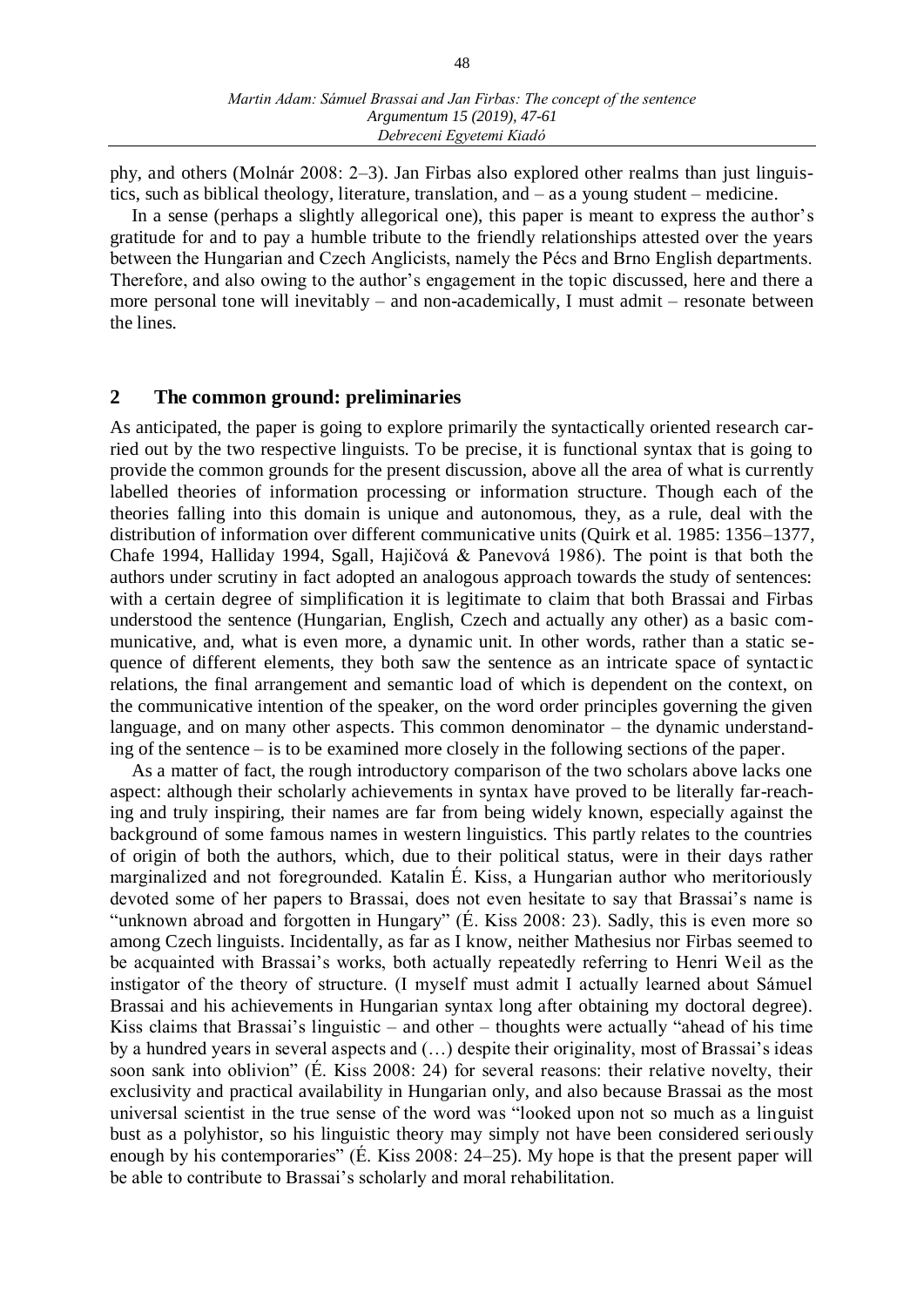Analogously, Firbas's scholarly merit was harshly diminished and his academic career hindered due to the Communist oppression. For Jan Firbas, his Christian faith was fortunately not a theoretical issue; the contrary is the case. Many a time he had a chance to testify – "with trembling knees", as he used to say – of his firm Christian beliefs when facing political threats and moral dilemmas under the Communist regime. With regards to his research, one should be aware of the fact that it was virtually practicable only with the wind of change in 1989 to publish texts on religious discourse; the Velvet Revolution in the Czech Republic made it possible for Professor Firbas to deal with such topics freely and with no restrictions. Not to mention the fact that even though he had earned prestige and scholarly recognition in at least some linguistic circles (especially at western universities) in the second half of  $20<sup>th</sup>$  century, he was only granted full professorship at his alma mater after the Revolution of 1989. No one is a prophet in their own land, after all. May this homage paper be a promotion of Jan Firbas's heritage, boosting awareness also amongst the Hungarian linguistic community.

To sum up, even if they were living and working in different contexts, places and times, neither Brassai nor Firbas enjoyed due respect and appreciation over decades in a similar sense. Yet it is more than obvious that in the end they were both able to find their way to the spotlight, being given a prominent place in linguistic at least in some treatises, and being studied and cited by a few renowned scholars. They undoubtedly do deserve appropriate attention.

It goes without saying that neither Brassai's nor Firbas's works came to existence in a vacuum. Their linguistic thoughts logically appeared in the context of other authors, schools and trends. Some of these circumstances, including other linguists, will be mentioned in the passages below in relation to Brassai and Firbas. For further details on Henri Weil, Anton Marty, Georg von Gabelentz, Vilem Mathesius, Josef Vachek, Frantisek Danes and the like, the reader is referred e.g. to Adam  $(2017)$  and É. Kiss  $(2008:29-33)$ .

#### *2.1 Sámuel Brassai: A century of the life of an exceptional intellectual*

Sámuel Brassai was born into a clerical, educated family in what was then Transylvania (Romania). Soon, as a boy, he developed a distinct liking for many areas of human culture: reading, music, Hungarian as well as a number of foreign languages (above all Latin, German and French), pedagogy, fauna and flora, and, last but not least, Christian faith – incidentally, a passion he shared with Jan Firbas (Molnár 2008: 2–3). At the age of 24, Brassai finished his studies at a Unitarian boarding school and began his career as a private tutor in several families in Kolozsvár, a literary centre at that time. Apart from dealing with a respectable variety of other areas (including e.g. politics or technologies), he gradually focussed more and more on languages and teaching methodology, referring to the motto, 'The nation lives through its language' (Molnár 2008: 3). Meanwhile, after the revolutionary year 1848, he took an active part in some political issues and also started to give lectures and publish newspaper articles on a regular basis. After that, Brassai began to teach philosophy and linguistics at university.

Having gained fame and reputation, in the 1870s Brassai held the chair of the vice-rector and rector of Kolozsvar University. After his retirement, he devoted much time to studying Sanskrit, other classical languages, poetry, and philosophical treatises, spending his days taking notes. Having shared many a clever word, logical reasoning and advice as well as having spread culture and enlightenment, the 'armed Goliath of science, wit, and logic', *praeceptor Hungariae*, died at the age of 100 in 1897 (Molnár 2008: 4).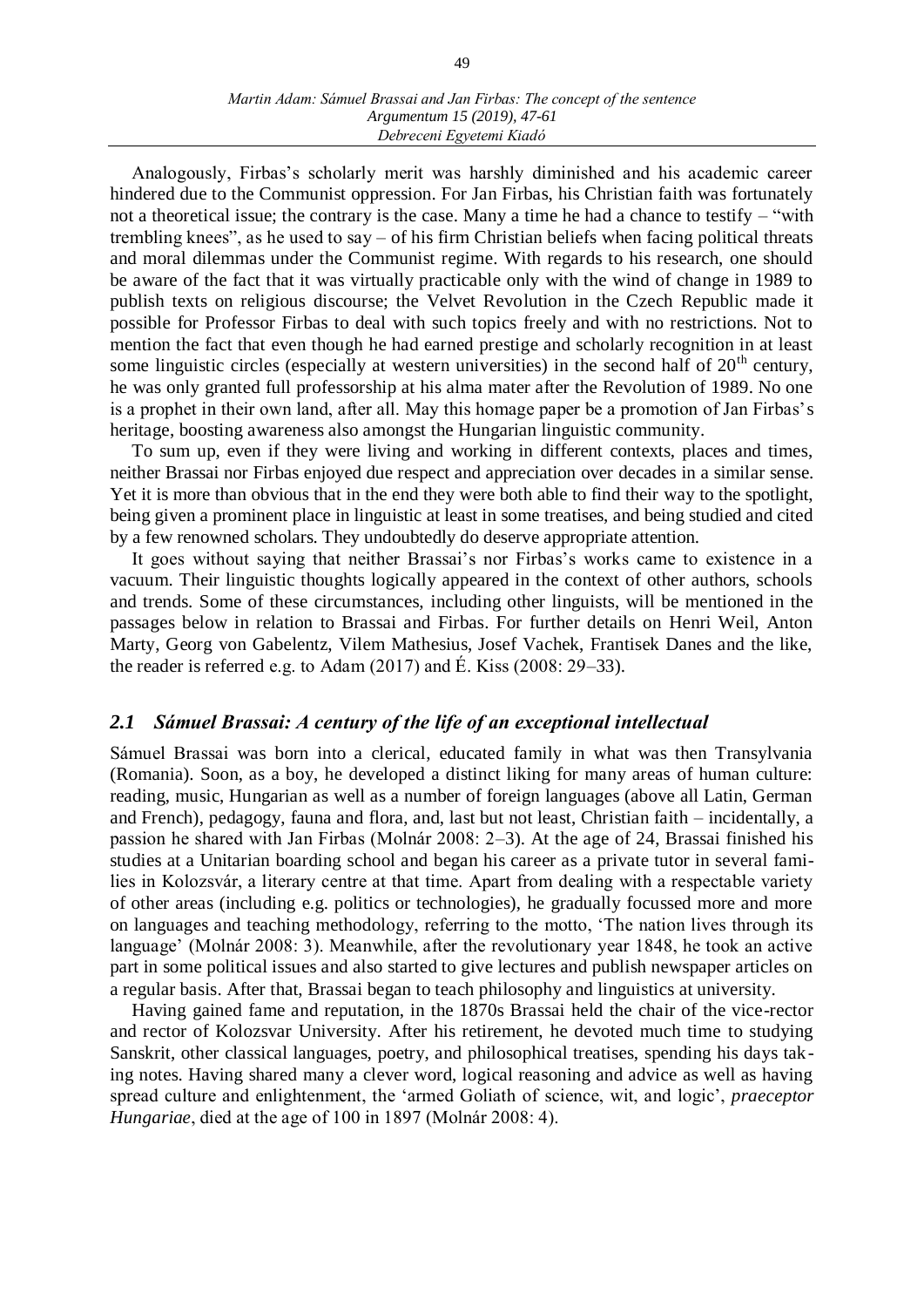#### *2.2 Remembering Jan Firbas: A personal digression*

One significant fact must be added to the introductory mosaic of the paper. On a more personal note, I should like to confess that I was lucky indeed to have known Jan Firbas personally – first as my teacher at the English Department at Masaryk University, later as my diploma thesis supervisor and, finally, also as my dearest mentor and perpetual inspirer. (Though Jan Firbas is one of those who faithfully followed the structuralist-functionalist principles set by the Prague School, both his life and professional career were closely connected with the city of Brno.) To this day I remember how enchanted I was both by his pedagogical performance during the classes as well as by his ingenious insights into functional linguistics and exemplary erudition; his approach to us was both professional, and, at the same time, friendly and humble. His approach to matters of the English language may be with no exaggeration characterised by two words: love and enthusiasm.

Jan Firbas was an ordinary, humble man, anchored in his Christian beliefs; at the same time, he was an extraordinarily gifted teacher and a highly esteemed linguist of true fame. It is a rare combination.

# **3 Sámuel Brassai: a magyar mondat<sup>1</sup>**

Paradoxically enough, the most well-known names usually related to the genesis of the theories of information structure – such as Weil, de Gabelentz, Marty – do not represent those who really first (meant chronologically) explored the topic. The true pioneer in the area of information processing was most probably Sámuel Brassai himself, even though his name – instead of being proudly presented on the pages of western textbooks of linguistics – fell into a latent limbo.

#### *3.1 The visionary*

Without any doubt, Sámuel Brassai was the first to notice the word order differences between Hungarian on the one hand, a Finno-Ugric language (Uralic language family), and on the other hand several Indo-European languages known to him. Among other things, Brassai revealed that word order in Hungarian sentences is based on a division between the topic and a comment. He studied, among other things, the word order principles of the Hungarian language, comparing them to other Indo-European languages.

Unfortunately, to the knowledge of the author of the present paper, none of Brassai's writings have yet been published in English; therefore most facts on Brassai presented below will exclusively build on the few papers written in English and so, in a sense, conveyed by proxy. Among the crucial English-written studies on the information structure of the Hungarian sentence as viewed by Brassai are those published by three renowned Hungarian scholars, viz. Katalin É. Kiss, and Ferenc Kiefer (both professors at the Research Institute for Linguistics of the Hungarian Academy of Sciences, Budapest) as well as Erzsébet Molnár (Department of English Linguistics and Literature, University of Miskolc), who has mapped the life and work of Sámuel Brassai in a representative way. (For Brassai's original papers in Hungarian see e.g. Brassai 1860, 1863–1865, and 1885.)

 $\overline{a}$ 1 The Hungarian sentence; the original in Hungarian refers to the title of two key treatises by Sámuel Brassai and, at the same time, depicts the core of his linguistic endeavours.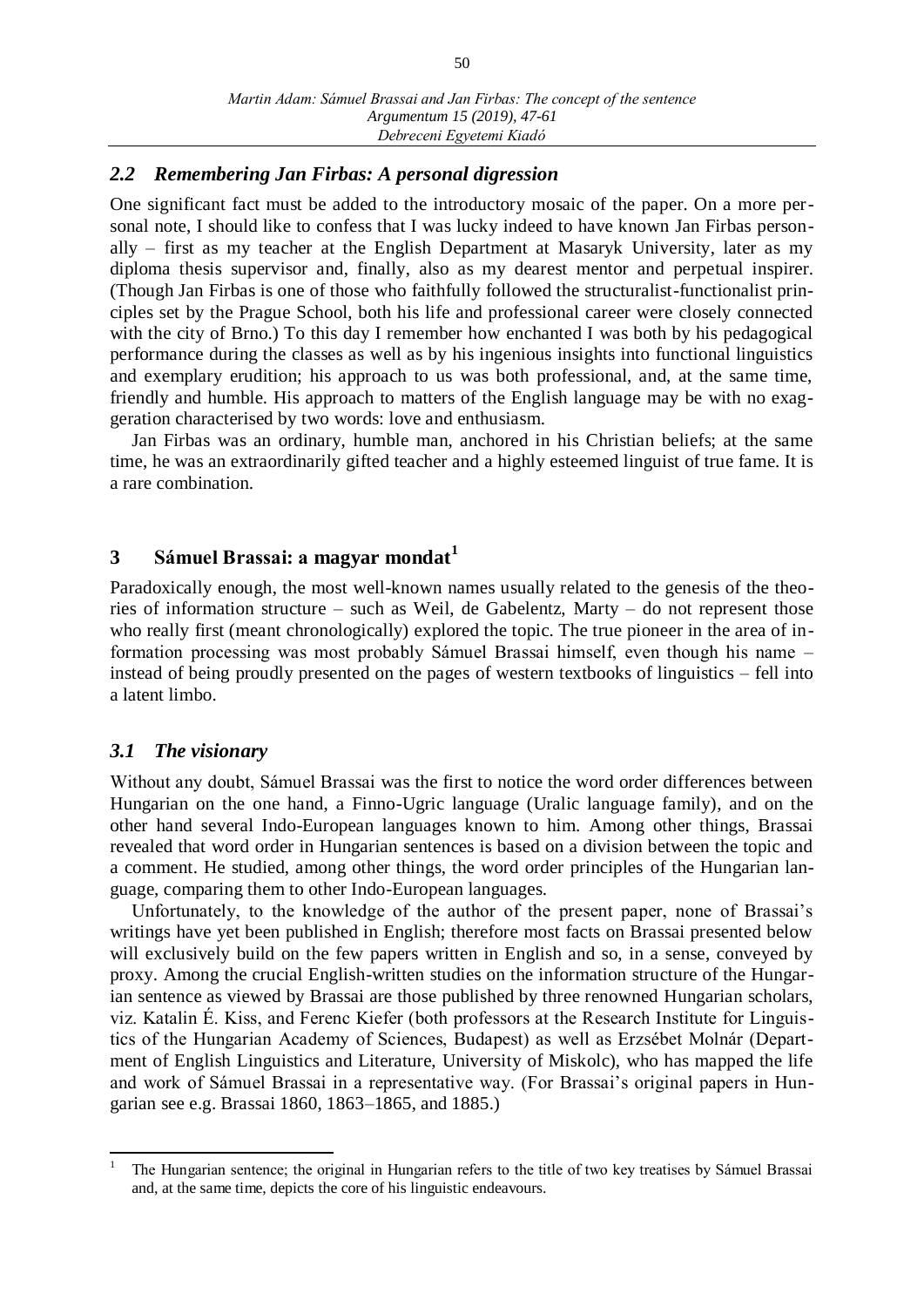#### *3.2 The sentence*

As has been made clear above, the paper is focused on the area of information processing and, especially, the concept of the sentence as such. For Brassai, it is the sentence that stands out among all other linguistic units and concepts; in 1852 he wrote, "The sentence is the person of the language. Words are only necessary members of the sentence" (Molnár 2008: 15). Kiefer (2005: 259) aptly summarizes the most significant of Brassai's findings within this domain as follows:

- (i) Brassai argued convincingly that the word order rules in Hungarian cannot be formulated in terms of grammatical subject – grammatical predicate, word order is determined by topic-comment articulation;
- (ii) the topic can be identified by means of the question test (the common element of the question and the corresponding answer belong to the topic);
- (iii) the boundary between topic and comment is determined by stress: the first stressed element in the sentence is the first element of the comment;
- (iv) typically, the topic occupies the sentence-initial position and it is followed by the comment.

Logically enough, all that has been said has much to do with the very linguistic nature of the Hungarian language. Hungarian generally follows the neutral *ordo naturalis* of subject–verb– object. As a topic-prominent language, nevertheless, the Hungarian word order is not only dependent on syntax as such but also on the topic-comment structure of the sentence (for details see e.g., Törkenczy 1999, Szita & Görbe 2009); the Hungarian sentence generally has the following order: topic, comment (focus), verb and the rest of the sentence elements. Whereas the topic part sets the subject of communication (and may be empty), the focus presents the new, typically unknown information to the listeners or a piece of information that needs specification, correction, and the like (cf. Kenesei, Vago & Fenyvesi 1998). It follows that the word order is relatively free; yet it must be taken into account that alterations in the Hungarian word order are always functional and are neither limitless or absolutely free in the true sense of the word: different realizations of word order in specific contexts are thus generally not interchangeable, and the neutral order is not always the best choice (Szita & Görbe 2009). In other words, the characteristic features of Hungarian made it possible for Brassai to see that there is another level of government over the purely syntactic and lexically semantic make-up of the sentence: its information structure. He appears to have been the first to actually see a sentence as a dynamic phenomenon that is inevitably dependent on the immediately relevant context.

É. Kiss (2008) also comments on Brassai's attempts to describe Hungarian syntax and to establish the universal characteristics of the sentence on the basis of a set of genetically unrelated languages. Brassai distinguishes "French-type languages that realize a constrained version of this universal structure, requiring the topicalization of the grammatical subject" (É. Kiss 2008: 23). It is of importance to recall again that Hungarian, being a Finno-Ugric language, analogously to Czech for instance manifests a more or less free word order, even if more in the sense of its semantics than pure syntax. Basically, the order of sentence elements is arranged from general to specific; the Hungarian sentence thus prototypically follows the end-focus principle.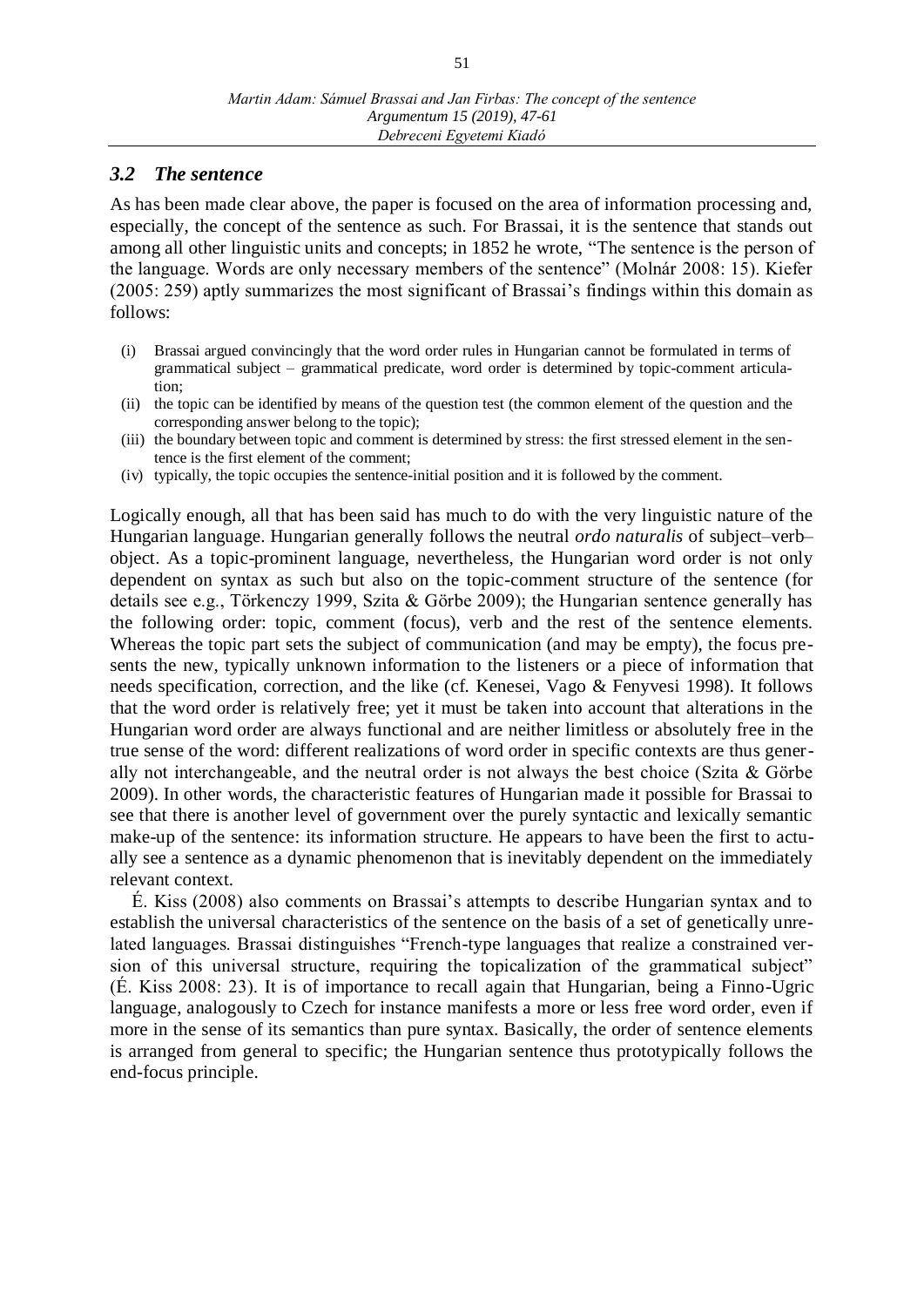#### *3.3 The verb*

Furthermore, looking at this universality of the sentence, Brassai arrives at the conclusion that it "is not built on the dichotomy of the subject and the predicate, but only has a single supporting pillar: the verb" (É. Kiss 2008: 26, cf. Adam 2013:  $162-166$ ). Advocating the pivotal role of the verb, Brassai is convinced that language "was born for the coordination of collective human activities, and serves primarily for the denomination of events, actions, happenings, so it is the verb (…) that must play the central role in it" (É. Kiss 2008: 27). It is not without interest that analogously, in the framework of Firbas's functional sentence perspective theory, the verb has a key role; "in the syntagmatic plan the verb is a central unit, i.e. a sort of pivot pin, around which the sentence can be 'pivoted', turned either away from or towards the subject, perspectiving thus the sentence as Presentation or Quality Scale. The decisive determinant is the transitional verb; the semantic syntactic content of the verb determines the perspective the sentence implements" (Adam 2013: 164). In Brassai's opinion mediated by É. Kiss, "linguists assign to the subject such an outstanding role only under the influence of logic.  $(...)$  If the subject is, indeed, an indispensable basic unit of the sentence, why can it so often be omitted e.g., in Hungarian (…)?" (É. Kiss 2008: 26).

Being fully aware of the fact that the supremacy of the verb need not be applicable to all languages and so be truly universal, Brassai asserts that this "deep structure" of the sentence can legitimately have different syntactic realizations in different languages (É. Kiss 2008: 27). He goes on to offer a set of features that ought to be taken into consideration when assessing the specifics of every individual language, such as, *i.a.*, the presence or absence of complements, the word order of sentence elements (pinpointing the principal role of the verb and its mutual position with other elements), the use of the copula, the syntax and function of nonfinite verb forms, prosody, agglutination versus flection, etc. (É. Kiss 2008: 27). On the basis of these aspects manifested, one should be able to see the universality of the sentence structure principles described by Brassai.

## *3.4 The topic-focus articulation*

As É. Kiss (2008: 28) rightly says, in the scope of the whole array of multifarious linguistic ideas pursued and researched by Brassai,

it is perhaps his prophetic exploration of word order that contains the most ingeniously novel ideas, some of which are revelations even today. Seeking an answer to the question as to whether there is some common feature which may be generalized inductively in the different sentence types of the known languages, Brassai reaches a positive conclusion. Both fixed and free word order languages display a sentence structure which begins with one or more complements carrying already known information.

In terms of the information structure of the sentence that is virtually common to all languages (understanding the sentence structure to be universal), Brassai noticed that practically all the languages he studied displayed a sentence structure which began with one or more elements carrying information already known. These items "practically lay a basis for the meaning of the sentence in the listener's mind, i.e. they are calling attention, and pointing forward, connecting the mental activity of the listener with that of the speaker" (Brassai in É. Kiss 2008: 28). Brassai labelled this initial part of the sentence as "introduction" (or, later on, an "inchoativum", a "subject in a different sense" or "preparatory part"), while the second part of the sentence, including the verb, is labelled (according to the gradual development of Brassai's terminology) the "predicate", "bulk", "message" or the self-explanatory term "prin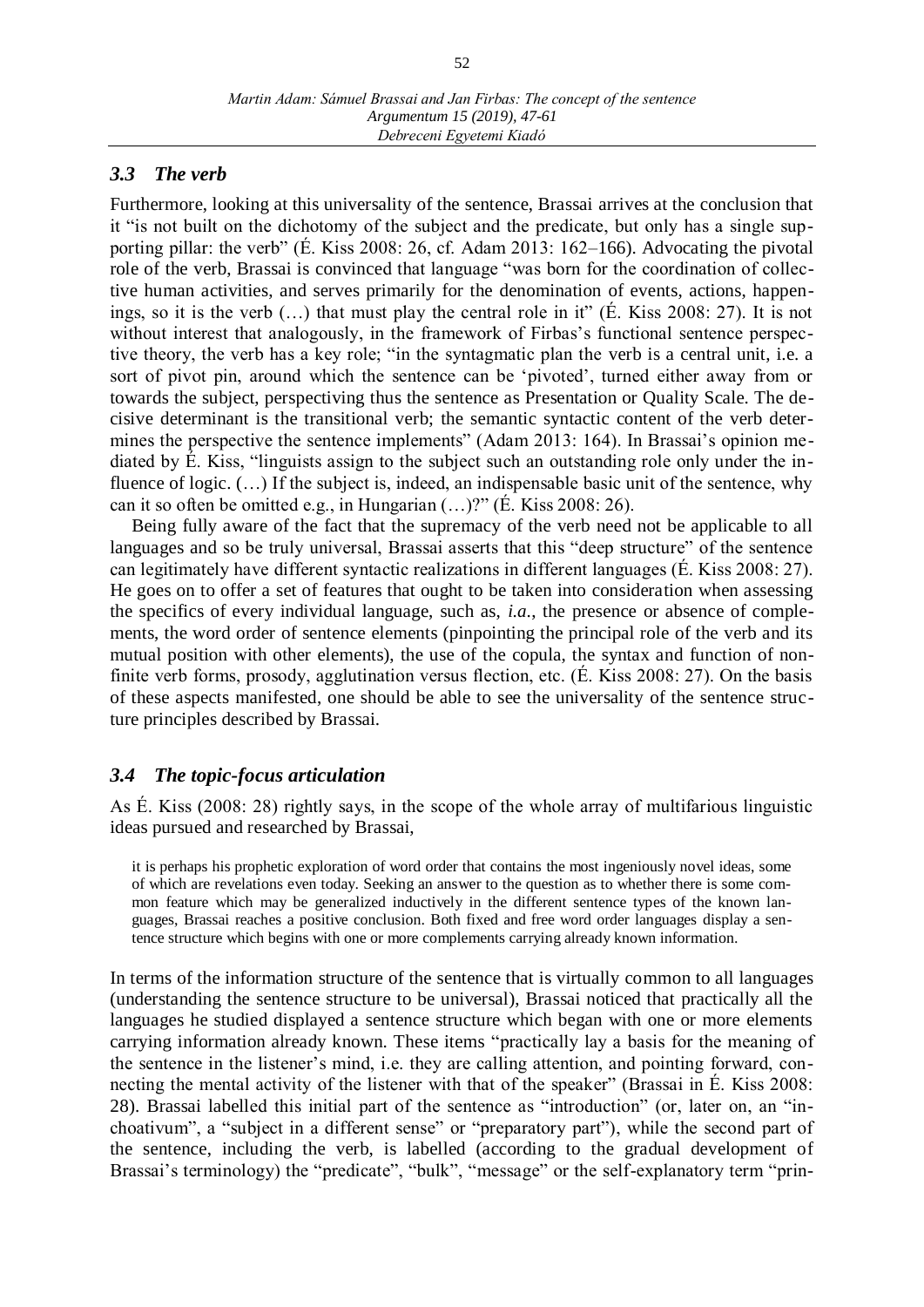cipal part". Brassai understands the latter section – the principal part – of the sentence as the one that conveys the "communication of an action, or a circumstance of an action that the speaker supposes to be unknown to the listener" (Brassai in É. Kiss 2008: 28). Outlining an intricate system of relations among individual sentence elements construed around the dichotomy of the inchoativum and the bulk, Brassai explains subtle nuances of possible scenarios of sentence arrangement (for details see É. Kiss 2008 27–29, Kiefer 2005, Molnár 2008: 14–15).

Needless to say, this concept, firstly, actually coincides with what Mathesius and Firbas adopt in their functional description of the sentence (theme-rheme articulation), and, secondly, it contradicts the idea of Gabelentz's traditionally based idea of subject-predicate articulation deriving from logics, which gave rise to other related theories of information structure in years to come. Unfortunately, as Kiss points out with a shade of reproach, it was Gabelentz's "imprecisely defined notions that became implanted in international linguistics, and continued to develop – sometimes in diverse directions" ( $\acute{E}$ . Kiss 2008: 31). Mathesius himself argued that these two expressions ("psychological subject" and "psychological predicate") "unduly tended to relegate the problems of FSP to spheres not treated by current linguistic research" and that a linguistic issue should be solved by linguistic methods alone (Firbas 1974: 11).

It is more than obvious that – unlike such psychologizing tendencies in the attempts to structure the sentence seen in those days – in his approach Brassai ingeniously depicts both the dynamic and context-dependent nature of the sentence and thus outdistances the current state of the art of linguistic investigation of his day. His concept of the information structure of the sentence is remarkably sensitive, sophisticated, and, last but not least, language-universal. It does seem realistic to claim that it was Brassai as well as the Prague school (especially Mathesius, Vachek and Firbas) that were able to tackle the issue and, instead of adopting the psychologizing interpretations pursued by Gabelentz, but also Marty and some other scholars (some of them actually going back to the inner speech form ideas presented by Wilhelm von Humboldt), focused on a purely linguistic approach, taking duly into account the role of context, word order principles and the specific features of the given language.

It will be apt to conclude the discussion on Brassai's concept of the sentence by means of a couple of far-seeing lines in which Kiss evaluates Brassai's notable legacy: "[Brassai's] communicative sentence articulation proved to have a significance beyond creating text coherence and expressing pragmatic nuances and emphasis; it has proved to have a – sometimes decisive – role in the syntactic structure of sentences" (É. Kiss 2008: 31).

#### **4 Jan Firbas: functional sentence perspective**

Combining the approaches adopted by formalists and functionalists, the theory of functional sentence perspective (hereafter FSP) draws on the findings presented by the scholars of the Prague School of linguistics. The father of FSP, Jan Firbas, found his inspiration in the teaching of his predecessor, Vilem Mathesius, whose research was apparently instigated by the pioneering investigation presented e.g. by Weil, Paul, Marty and Gabelentz (for references and further details see Adam 2013 and 2017).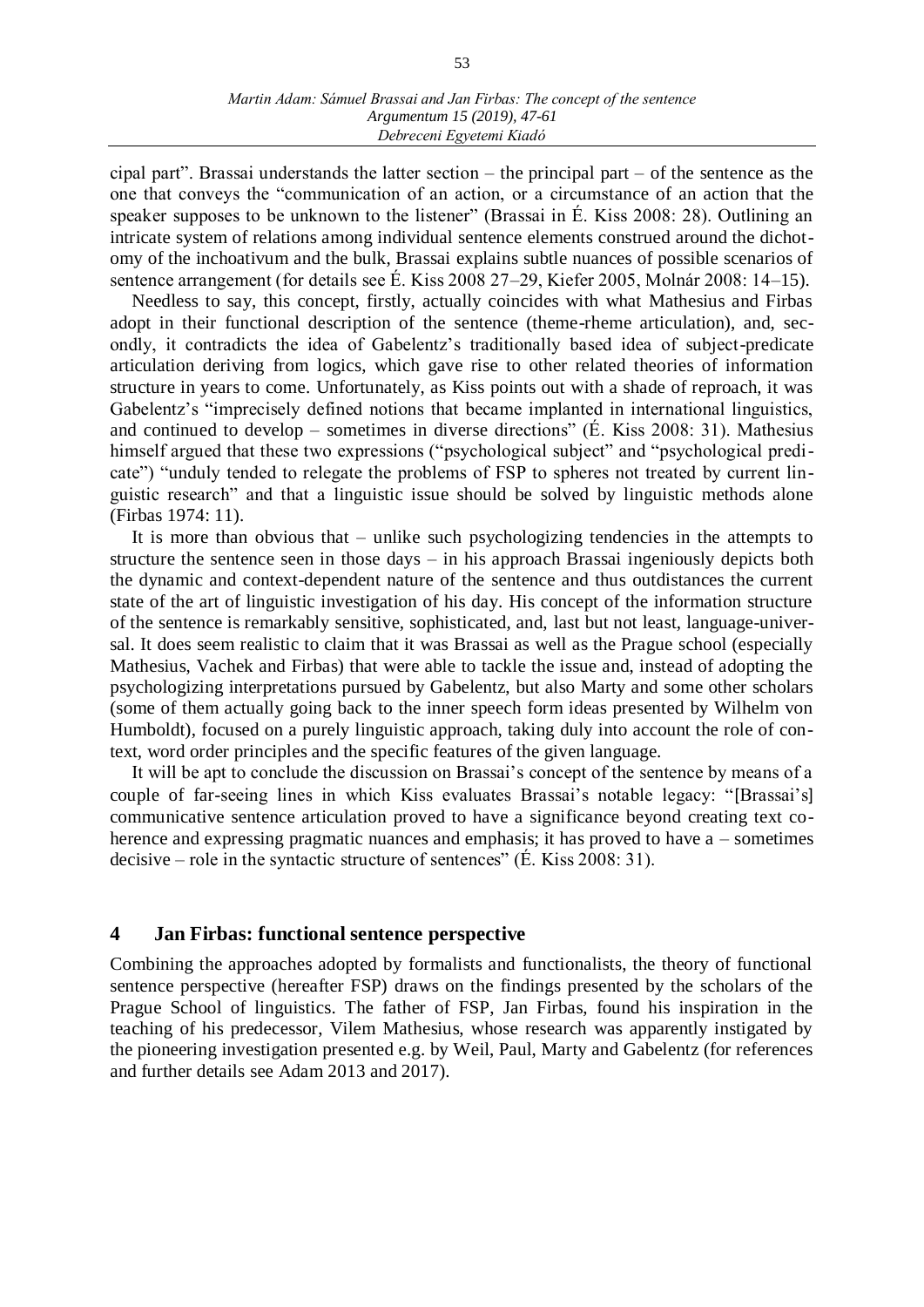#### *4.1 Mathesius's inspiration and legacy*

In the Praguian tradition that was born in 1910–1930s and flourished in the decades to come, Mathesius was a true initiator of the implementation of functional analysis of sentences. He viewed the sentence as a dynamic phenomenon developing in the act of communication (as opposed to the traditional formal analysis that considers a sentence a static body). Analogously to Brassai, in his far-reaching research Mathesius noticed the tendency of every utterance in Czech (and other languages under his scrutiny) towards having a theme and a rheme, and formulated the basic principles of what was to be labelled FSP only later (Mathesius 1975: 81). According to Mathesius's studies on the word order in Czech, the theme of a sentence represents the basis of the utterance ("the point of departure"), that is what is being talked about (and hence is retrievable from the context), while the rheme is connected with the core of the message, that is what is being said about the theme (most often something that is not known from the context of the act of communication) (ibid.). The natural, unmarked (objective) sequence of these segments of communication is theme – rheme; the reversed word order is a marked (subjective) one, usually signalling an emotive flavour to the message conveyed (Svoboda & Hrehovčík 2006).

Since the official establishment of the Prague Linguistic Circle in 1926, Mathesius represented a scholarly reaction to the linguistic principles and concepts pursued in Europe at that time. He convincingly showed in his research that the study of language as such can cope with the issue of sentence perspective without (up to that moment) expected psychologizing tendencies. As Vachek puts it, thus referring to his own revealing idea of seeing the alternative to psychologist as functionalist, "Mathesius's merit lies in the fact that by replacing the psychologistic terms with those of functional linguistics, he made the whole conception really workable – it was to become an efficient tool in the comparative study of different languages or of different stages of one and the same language" (Vachek 1975: 89–90). Mathesius claims that in communication "the lexical and grammatical means of language are made to serve a special purpose imposed on them by the speaker at the moment of utterance, i.e., the very act of communication" (Mathesius in Firbas 1974: 14). In Mathesius's view, word order phenomena "constitute a system characterised by a hierarchy of word order principles; the hierarchy is determined by the extent to, and the manner in, which the principles operate" (ibid.: 15). In his insightful papers, Mathesius endeavoured to establish the essential principles with regard to word order; he "allots the leading role to the grammatical principle, ranking FSP only with factors of secondary importance" though (ibid.); further research into the position of word order in the English language showed that besides word order (and intonation in spoken language), semantic structure operates as an effective means of FSP. Yet Mathesius evidently viewed the sentence as a dynamic phenomenon developing in the act of communication (as opposed to the traditional formal analysis that considers a sentence a static body).

As suggested above, it is highly probable that Mathesius – being acquainted with and finding inspiration in the Henri Weil's writings – was not aware of the existence, let alone of the work of Sámuel Brassai. (Yet, in a sense, by extension he was a link between Brassai and Firbas.) Weil distinguished between "the movement of ideas", i.e., actual word order, and "the syntactical movement", i.e., terminations, claiming that speakers of languages express their ideas in the same order "whether they speak a modern language or use one of the ancient languages" (Firbas 1974: 11–12). Later on, it was evidently Weil's ideas that instigated Mathesius's research. Discussing Weil's observations to advocate the scalar understanding of degrees of communicative dynamism (CD), Firbas holds that such a strictly two-fold approach (i.e., the point of departure vs. goal of the discourse movement) "does not consist in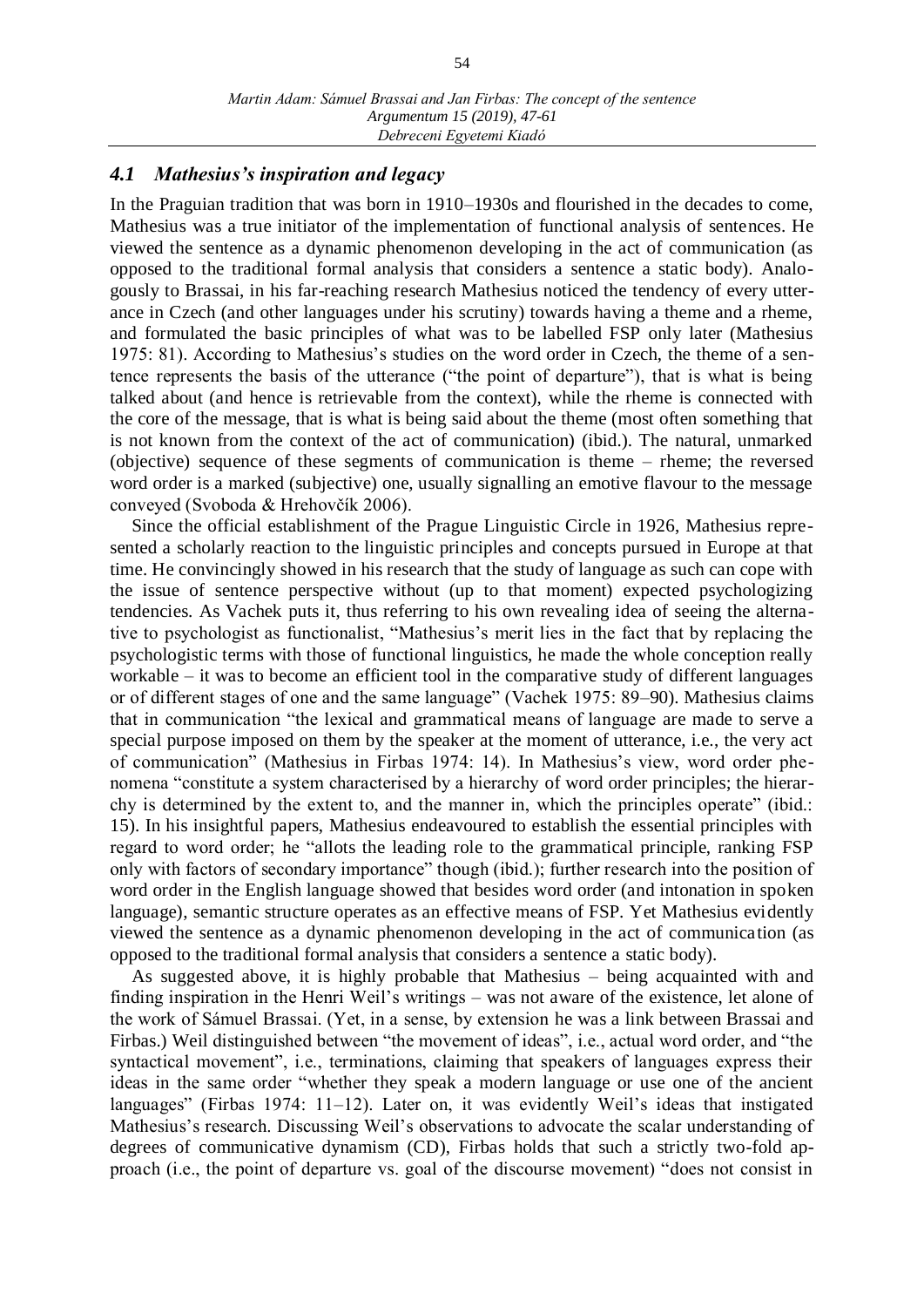two steps only, one being the starting point and the other the goal. Other steps leading from the starting point to the departure can occur between the two. This observation corroborates the existence of a gamut of CD conceived of as a reflection of the development of the communication" (Firbas 1992: 107). Firbas's everlasting merit and contribution to linguistics will always be that he not only adopted Mathesius's scholarly achievements in the field of word order, the sentence structure and information processing in the wide sense, but also submitted the findings to a thorough investigation (starting in the 1950s), finally succeeding in elaborating the long-smouldering ideas into a full-fledged, systematic theory (with a culmination in the 1980s and 1990s).

In the early 1950s, Firbas started to investigate the principles of word order outlined by Mathesius; for instance he re-examined Mathesius's claim that English seems to be "less susceptible to the theme-rheme articulation than Czech because of its relatively fixed word order (grammatical word order)" (Svoboda & Hrehovčík 2006). Firbas gradually elaborated and deepened the theory, making it more systematic. He labelled it "functional sentence perspective" (in Czech, the term runs "aktuální členění větné" – a term coined by Mathesius himself). In 1964, Firbas published a paper on functional sentence perspective, introducing the concept of communicative dynamism (abbreviated to CD). In his article, he defines the degree of CD as "the extent to which the element contributes towards the development of the communication" (Firbas 1964: 268). As has been proved many times, Firbas's understanding of a sentence as a field of distribution of CD (accompanied by the factors of context and semantic structure) provides one of the most effective approaches towards the study of language.

### *4.2 The basic coordinates of FSP*

Over the decades, the theory of functional sentence perspective has been understood as one of the major approaches to the study of information processing (Firbas 1992, 1995, Svoboda 1989, 2005, Dušková 2005, 2015, Chamonikolasová 2010, Adam 2013). The theory of FSP seems to have warranted a firm place in the area of functional linguistics and its analytical methods are considered one of the legitimate tools of discourse analysis.

As FSP looks at individual sentences from the point of view of their function in the relevant context, it manifests many features of text linguistics and definitely draws on some of its major methods. Text linguistics views texts as elements strung together in definable relationships, dealing with the analysis of the surface structures that unify the text on the one hand and the deep semantic relations between the elements on the other. In a nutshell, FSP explores how a piece of information is produced in the act of communication, and also how different elements are given different communicative prominence, i.e. are emphasised or made less significant to achieve the author's communicative intention. In FSP, the very moment of utterance (or perception of a sentence) is thus a phenomenon of paramount importance. As Chamonikolasová (2000: 139) aptly notes, Firbas's approach is "an approach of an independent observer who studies utterances without speculating about the process in the speaker's or listener's consciousness".

In Firbas's view, the sentence is a field of semantic and syntactic relations that in its turn provides a distributional field of degrees of communicative dynamism; in it, every meaningful element of communication is viewed as a carrier of communicative dynamism and hence pushes the communication forward. As a matter of fact, this is precisely what unifies the two great minds (Firbas and Brassai), although there is a span of a hundred years between them. Firbas defines a degree of CD as "the extent to which the element contributes towards the development of the communication" (Firbas 1964: 270). The most prominent part of informa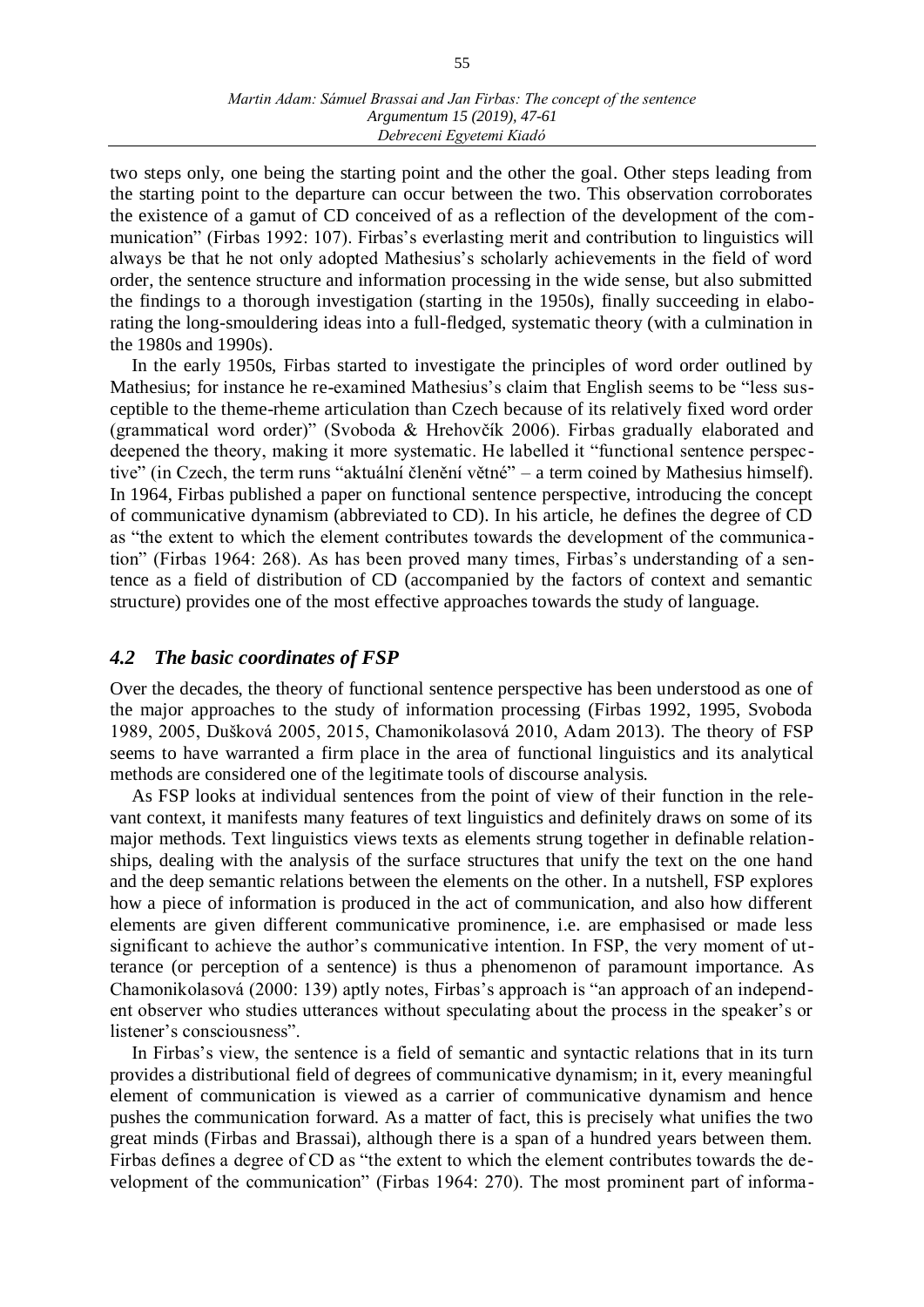tion is the high point of the message (the rheme), i.e. the most dynamic element; other elements of the sentence are less dynamic (have a lower degree of CD). The degrees of CD are determined by the interplay of the notorious triplet of FSP factors involved in the distribution of degrees of CD: linear modification, context and semantic structure (Firbas 1992: 14–16). In spoken language, the interplay of these factors is joined by intonation, i.e. the prosodic factor.

It is the continuum of the degrees of CD along with the interplay of the basic FSP factors that make FSP specific within the field of text linguistics. CD basically operates on the level of a clause; the individual thematic and non-thematic elements form the thematic and nonthematic strings (see below). In other words, the theory of FSP transcends the domain of text grammar, enriching it with the approach adopted by the study of information processing. In his summarizing monograph, Firbas (1992: 41–43) also introduced the idea of dynamic semantic scales that are implemented in sentences; they functionally reflect the distribution of CD and operate irrespective of word order. In principle, Firbas distinguishes two types of dynamic-semantic scales: the Presentation Scale (Pr-Scale), in which a context-independent element is introduced on the scene, and the Quality Scale (Q-Scale), in which a quality is ascribed to a subject (for further details see Firbas 1992).

## *4.3 FSP analysis of the clause*

Analogously to Brassai, since the pioneering work of Jan Firbas's research into the theory of functional sentence perspective, the interpretative analysis of the clause has been the cornerstone of FSP. Indeed, it is the FSP analysis of a basic distributional field (clause) that is the starting point of the functional interpretation. The very Firbasian notions connected with the functional and dynamic approach towards text derive from the functional analysis of the clause; Firbas claims that the central position in FSP interpretation "is occupied by distributional fields provided by independent verbal sentences" (1992: 11–12). He views a clause as "a field of relations" (syntactic and semantic above all) that determine the distribution of communicative dynamism (CD) over individual communicative units of the clause. Units carrying a lower degree of CD form the thematic part of the clause and those carrying a higher degree of CD form – together with transition – the non-thematic part of the clause (Firbas 1992: 80–81). Through the interplay of the three FSP factors, it is then possible to identify the degrees of CD carried by the communicative units: *theme proper – diatheme – transition proper – transition – rheme – rheme proper* (here presented in the interpretative arrangement, i.e. according to the gradual rise in CD irrespective of the positions they occupy within the sentence (Firbas 1986: 47).

According to the degrees of CD, there are basically two directions in which the theme and the non-theme are arranged. It follows that every sentence has one of the two following perspectives: in the first variant, the sentence is perspectived (i.e., oriented) towards the subject, the subject being the high point of the message, and the verb – acting as a "tray" on which the new phenomenon is presented – introduces the subject on the scene. In the other variant, the sentence is perspectived away from the subject, in the process of which something is said about the subject and the verb mediates a quality/specification of the subject. The determina tion of the sentence perspective (presentation or quality scales respectively; Firbas 1992: 67) seems to be essential in the functional analysis of a sentence. All in all, CD is variation in the communicative value of different parts of an information unit. The common, unmarked distribution of CD follows the linear progression of an information unit and typically ranges from low information value at the beginning of the information unit to high information value at the end (cf. Adam 2013: 45–46).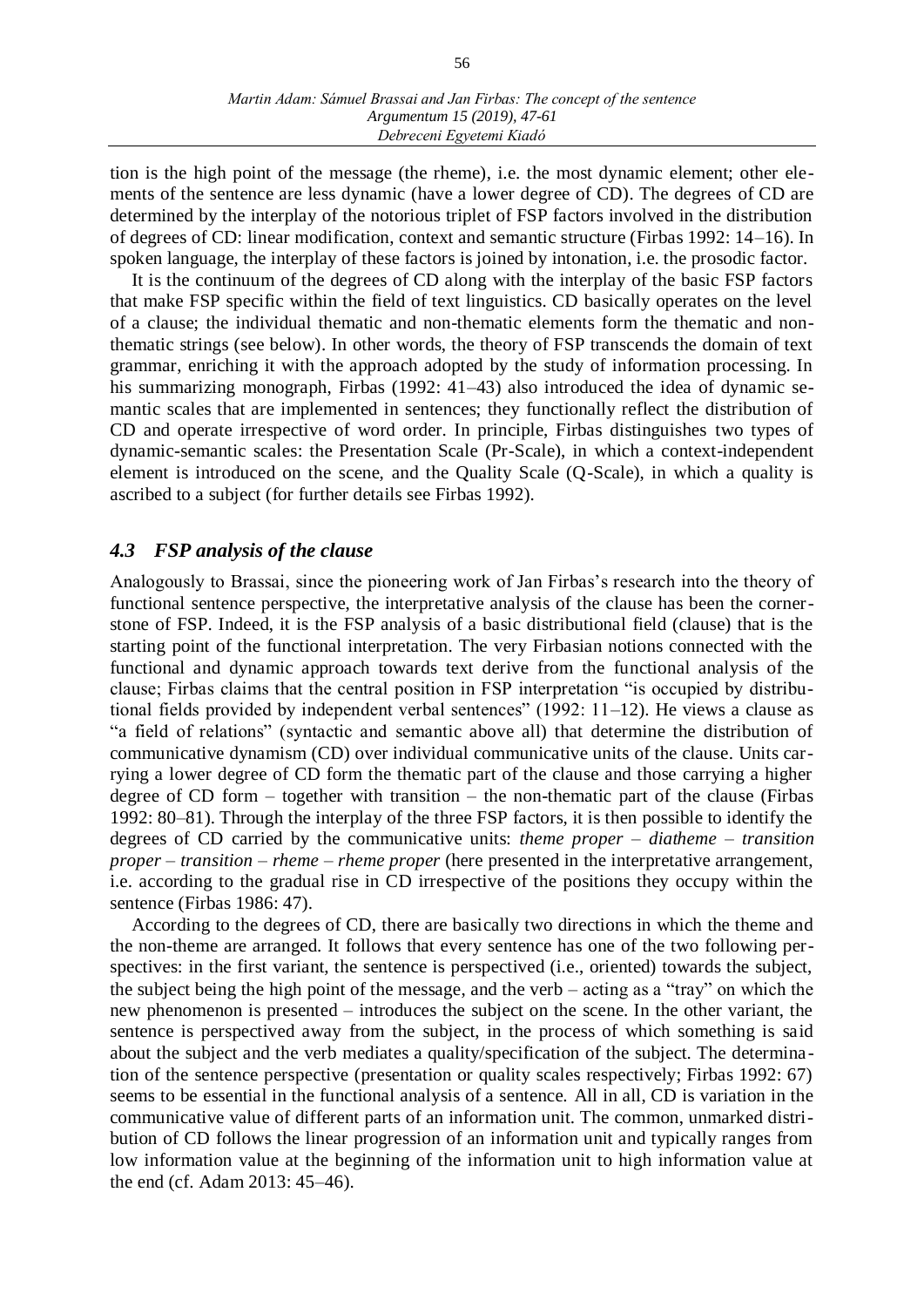#### *4.4 The verb in FSP*

As has been mentioned above, the semantic approach favoured in the theory of FSP is the dynamic one; 'dynamic' means here that the theory deals with the function of language at the very moment of utterance (Firbas 1992, 1995). FSP explores the information structure of utterances and the relationships between the units of information in the utterance in the immediately relevant context, i.e. at the very moment of utterance. Thus it approaches a piece of language from the dynamic perspective.

Likewise, the verb is seen primarily as a dynamic element in FSP. Through the interplay of FSP factors, "FSP determines the positions of communicative units, i.e. their degrees of CD, in the development of the communication that takes place within the sentences. It is in this manner that meaning acquires a dynamic aspect – that they become dynamic" (Firbas 1991: 89). It follows that from the point of view of dynamic semantics the English verb tends to have a relatively empty meaning and serves as a mediator between the subject and other sentence elements. Firbas sees the English verb also as a transition between the theme and the rheme, pointing out that it can "point in two directions" (Firbas 1992: 91). Furthermore, it has largely been taken for granted that – within the realm of FSP – the verb in English is usually semantically weak; it has a relatively empty meaning, and serves as a mediator between the subject and other sentence elements. Also Vachek, observing an analogous tendency of the English verb, argues that, "in English the old Indo-European function of the verb i.e. that of denoting some action has been most perceptibly weakened" (Vachek 1995: 23). Apart from that, being a part of an analytical language, "the English finite verb form appears to be much less dynamic in character (…) and frequently ceases to be the unmatched instrument of predication, being often reduced to something that very closely resembles a copula" (Vachek 1976: 342).

Nevertheless, as Firbas maintains, the relative semantic weakness of the English verb does "not impair the communicative efficacy of the English sentence" (Svoboda et al. 2010: 210). In his insightful study (Firbas 1975) on the concept of existence/appearance on the scene, Firbas goes on in his defence of the functionality of the English transitional verb, saying that, "the very opposite is true: being semantically weak, the English verb may serve as a transitional element, allowing the rhematic nominal elements to come into prominence and so adding to the concreteness of English expression" (Svoboda et al. 2010: 210). In other words, the role of the verb seems to be unsurpassed in a way: through the intricate mycelium of syntactic-semantic relations to other sentence elements, it actually "decides" what perspective a sentence takes (cf. the primary role of the verb in the Hungarian sentence advocated by Brassai above). Under these circumstances, the verb either ascribes a quality to the subject, bridging its specification, or presents something new on the scene if it expresses the existence or appearance on the scene with "explicitness or sufficient implicitness" (Firbas 1995: 65, cf. Adam 2009: 92–94). Elaborating on the dynamic character of FSP treatment of semantics, Firbas claims that, "through the interplay of FSP factors, FSP determines the positions of communicative units, i.e. their degrees of CD, in the development of the communication that takes place within the sentence" (Firbas 1991: 89). Finally, it is of course vital to take into account all the three basic FSP factors in their interplay; a semantic analysis of the verb, if applied in isolation, i.e. without considering the syntactic (word order) make-up of the sentences and/or the role of the immediately relevant context, would never be capable of providing a comprehensive and true picture of the issues under investigation.

Thanks to Firbas's fruitful research, the FSP scholars following in his footsteps today may draw inspiration and make use of a number of concepts and terms that came into existence decades ago. In addition, thanks to its universally valid, highly practical and instructive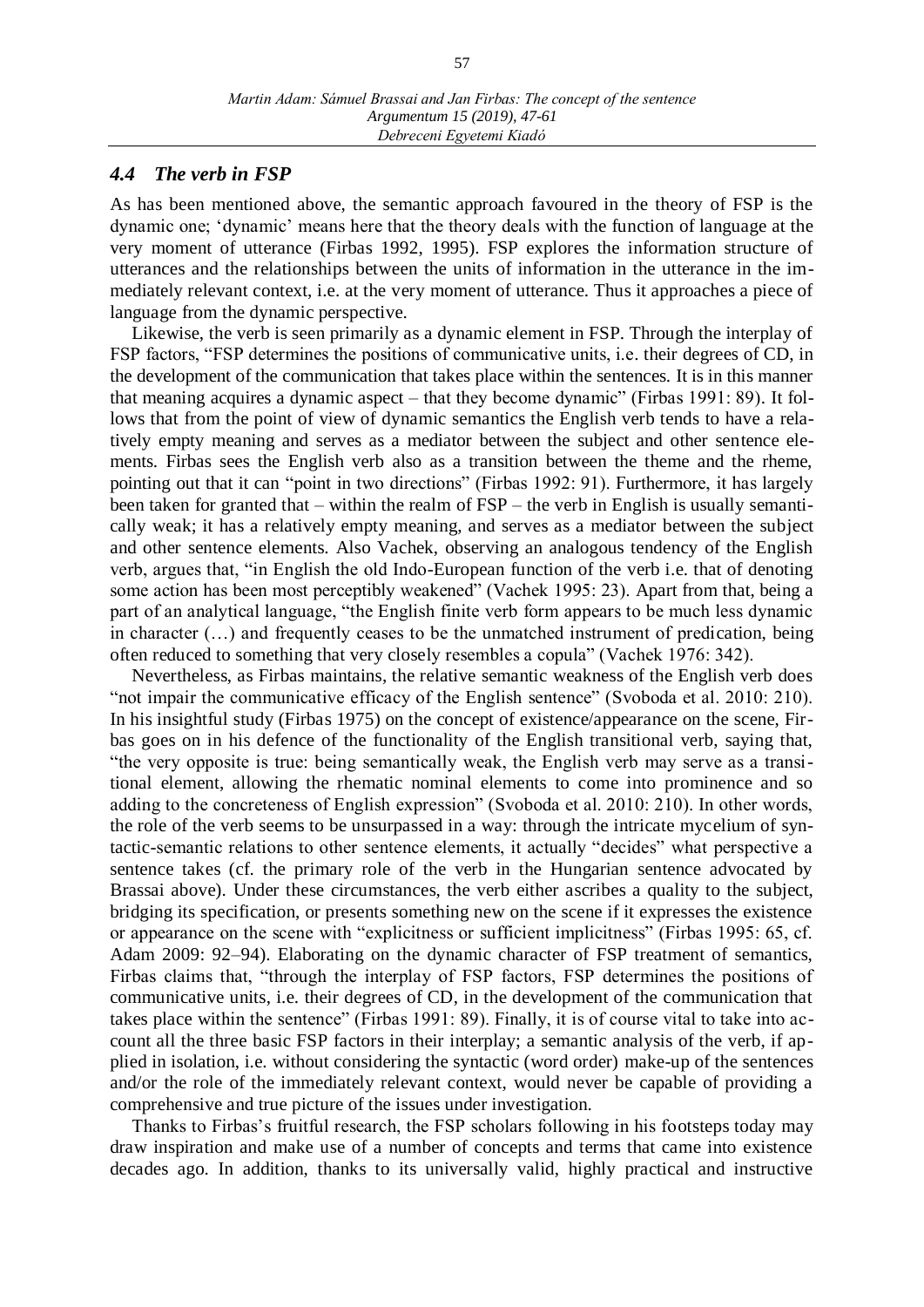nature, FSP undoubtedly serves (though often veiled between the lines) as a muse and guide to learners, teachers, translators, professional as well as non-professional writers and speakers, and many more. After all, as Michael Halliday once said, "A semiotic system without FSP would not be a language" (Halliday 1974: 53).

## **5 Conclusions**

Admittedly, the original idea of the present paper was to juxtapose the approaches adopted by Brassai and Firbas in their analysis of the sentence and its information structure, showing both common denominators and differences. The tentative comparison, nevertheless, revealed that there are actually no substantial distinctions between their concepts and the findings of the two respective scholars are, as a matter of fact, compatible. It appears almost incredible: the two researchers, who never met and never read the other one's work, give the impression of being close collaborators, members of one think-tank, and colleagues with unprecedented mutual understanding, rather than two scholars whose lives, careers and cultures are separated by a century, let alone green-eyed rivals in the field of linguistics.

To illustrate what has been just said, I am presenting a concise – and inevitably simplifying – outline of major common features that can be traced in Brassai's and Firbas's investigation into the realm of the sentence and, more generally, into functional syntax:

- (i) **The sentence is viewed as a basic communicative unit of language. Furthermore, it is understood as a dynamic phenomenon** which is always dependent on the real-life situation, authentic act of communication, i.e. within the coordinates of the verbal and situational context. It is the speaker/writer who activates the sentence, breathing in life into it by using it in the context. Thus, the function prevails over the form (syntactic realization): as one of the major functionalist mottos of the Prague school says, it is vital to distinguish between the syntactic and information structures respectively – irrespective of the language under examination. Confessing this pioneering, if not heretic, thought, especially Brassai was most certainly ahead of time.
- (ii) Out of all the sentence elements, it is **the verb that fulfils the most important role in perspectiving the whole sentence**, giving it a "direction". Reflecting the very nature of human action, the verb is semantically (both at the level of lexical and dynamic semantics) literally loaded with key information. It thus naturally creates the non-thematic part of the sentence, while the subject – though its role is overestimated at times – typically does not convey much new information and often can be omitted. Incidentally, recent research has also suggested that the syntactic semantic load of the verb has much more to say in the sentence perspective (cf. Adam 2013).
- (iii) **The theme – rheme articulation of the sentence operates irrespective of the position of individual items in the word order.** Unlike some other linguistic schools and trends, both Brassai and Firbas subscribe to the fact that it is not possible to automatically associate particular sentence elements with a deep structure function (such as subject equals the topic, etc.). As a rule, it is the topic  $\rightarrow$  comment / inchoativum  $\rightarrow$  bulk / theme  $\rightarrow$ rheme sequence under neutral conditions, but this arrangement can be altered if a different perspective triggers the need. Firbas distinguishes between two types of sentence perspectives: the sentence can be oriented in its deep structure away from the subject (quality scale) and towards the subject (presentation scale).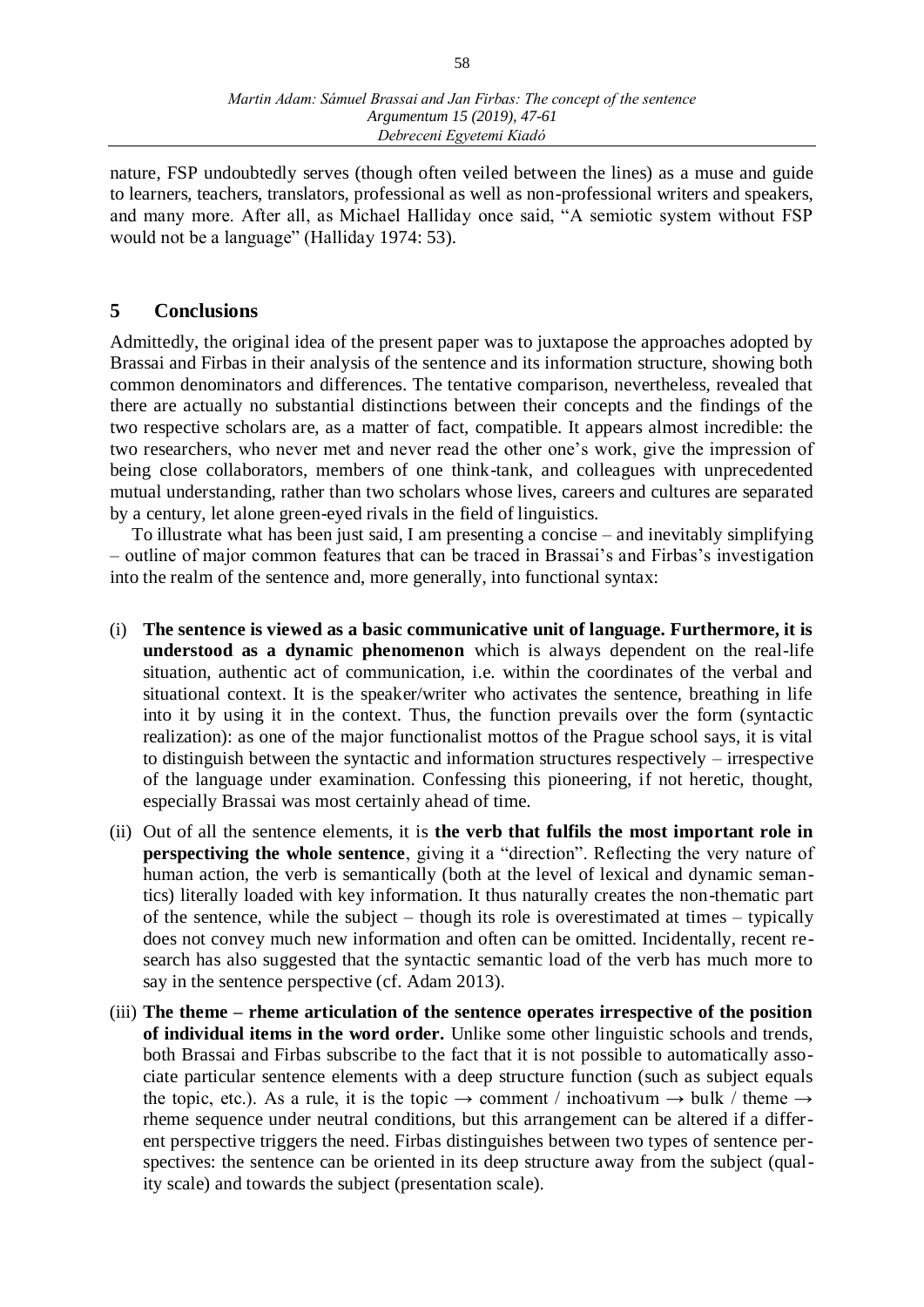- (iv) The striking aspect remains: as mentioned above, even though Brassai and Firbas cannot have been in any possible human touch with one another, **in most respects they describe language phenomena in an astonishingly congruent manner.** (What is more, their personalities, research and writings also seem to manifest a similar spirit: an insightful, enquiring, indefatigable, and, at the same time, humble style.) The only interpretation possible is as follows: although fully independent of one another, they both get to the very core of language as such, depicting it as it reflects the reality. Thus, in this sense, Brassai and Firbas touch upon a number of language universals.
- (v) Another common denominator identified is that **both Brassai and Firbas primarily draw on the principles governing their mother tongue** – on the minute and sensible observation of Hungarian and Czech respectively – only then purposefully reaching out to the other languages compared and contrasted. It was perhaps the special statuses of Hungarian and Czech, which both display a clear inclination towards a relatively free word order; this aspect of paramount importance may have lain at the root of their ability to see it against the background of other (including genetically unrelated) languages, especially those that follow a much stricter set of word order rules. It is remarkable that the genesis of two compatible theories of sentence structure will forever be related to scholars whose mother tongue "plays" with the position of elements in the sentence in such a (seemingly) labyrinthine and yet highly functional way.
- (vi) Last but not least, Brassai and Firbas produced not only impressive theories along with a number of inspiring papers, but they also **meritoriously left a promising legacy**. The point is that their work has not been abandoned; conversely, they have been a precious inspiration to many a scholar. To enumerate just a few representing the Hungarian and Czech linguistic traditions, here are the names that come to mind when discussing the information structure of the sentence as elaborated by Brassai and Firbas: Ferenc Kiefer, Katalin E. Kiss, Ales Svoboda, Libuse Duskova, etc. In their research, the once pioneering ideas find a fertile soil and a motivation to grow and develop.

It was Mathesius who once said to his students – and was repeatedly alluded to by Firbas – that "language is a fortress that must be attacked with all means and from all sides" (Vachek 1972: 69). Let me say in harmony with this metaphor that, for me, in their exemplary quest for a better understanding of language, in their devoted aspiration to grasp the sentence in its real context, and in their pioneering readiness to open new vistas come what may, both Brassai and Firbas will always be the most diligent, faithful and noble knights of linguistics and beyond, always prepared to do their best to conquer the fortress.

# **References**

- Adam, M. (2013): *Presentation Sentences (Syntax, Semantics and FSP).* Brno: Masaryk University.
- Adam, M. (2017): The dramatic arc of the theory of FSP: A tentative diachronic excursion. *Prague Journal of English Studies* 6.1, 127–149.
- Brassai, S. (1860): A magyar mondat I. *Magyar Akadémiai Értesitő. A Nyelv- és Széptudományi Osztály Közlönye* 1, 279–399.
- Brassai, S. (1863–1865): A magyar mondat II. *Magyar Akadémiai Értesitő. A Nyelv- és Széptudományi Osztály Közlönye* 3, 373–409.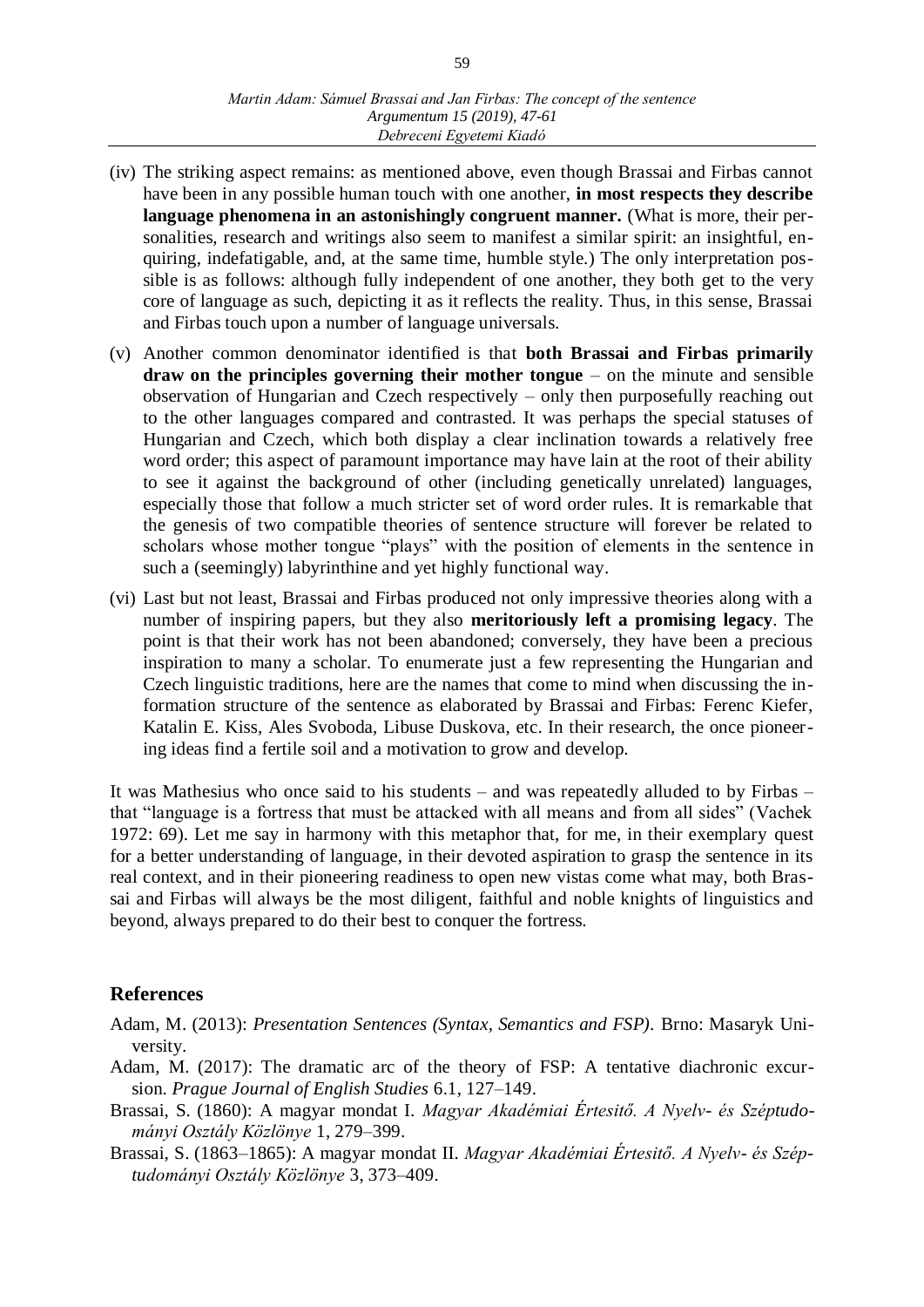- Brassai, S. (1885): A mondat dualismusa. *Értekezések a Magyar Tudományos Akadémia Nyelv- és Széptudományi Osztály Koréből* 12.
- Chafe, W.L. (1994): *Discourse, Consciousness, and Time*. Chicago: University of Chicago Press.
- Chamonikolasová, J. (2000): Retrievability and activation cost. In: *6th Conference of British, American and Canadian Studies (Proceedings)*. Prešov: Prešovská univerzita, 134–145.
- Chamonikolasová, J. (2010): Communicative perspectives in the theory of FSP. *Linguistica Pragensia* 20.2, 86–93.
- Dušková, L. (2005): From the heritage of Vilém Mathesius and Jan Firbas: Syntax in the service of FSP. In: Chovanec, J. (ed.): *Theory and Practice in English Studies 3.* Brno: Masaryk University, 7–23.
- Dušková, L. (2015): *From Syntax to Text: the Janus Face of Functional Sentence Perspective*. Prague: Karolinum.
- É. Kiss, K. (2008): A pioneering theory of information structure. *Acta Linguistica Hungarica*  55.1–2, 23–40.
- Firbas, J. (1964): On defining the theme in functional sentence analysis. *Travaux Linguistiques de Prague* 1, 267–280*.*
- Firbas, J. (1974): Some aspects of the Czechoslovak approach to problems of functional sentence perspective. In: Daneš, F. (ed.): *Papers on Functional Sentence Perspective.* Prague: Academia. 11–37.
- Firbas, J. (1991): On some basic issues of the theory of functional sentence perspective III. *Brno Studies in English* 19, 77–92.
- Firbas, J. (1992): *Functional Sentence Perspective in Written and Spoken Communication*. Cambridge: Cambridge University Press.
- Firbas, J. (1995): On the thematic and the rhematic layers of a text. *Anglicana Turkuensia* 14, 59–72.
- Halliday, M.A.K. (1974): The place of 'Functional Sentence Perspective' in the system of linguistic description. In: Daneš, F. (ed.): *Papers on Functional Sentence Perspective. (Janua Linguarum Series Minor 147)*. The Hague/Paris: Mouton, 43–53.
- Halliday, M.A.K. (1994): *Functional Grammar*. The Hague: Mouton.
- Kenesei, I., Vago, R.M. & Fenyvesi, A. (1998): *Hungarian: Descriptive Grammar*. London; New York: Routledge.
- Kiefer, F. (2005): On the information structure of the Hungarian sentence. *Hungarian Studies* 19.2, 255–265.
- Mathesius, V. (1975): *A Functional Analysis of Present Day English on a General Linguistic Basis.* Prague: Academia.
- Molnár, E. (2008): *Sámuel Brassai, the last Transylvanian polymath. His life and works*. <https://ahea.pitt.edu/ojs/index.php/ahea/article/viewFile/8/6>
- Quirk, R. et al. (1985): *A Comprehensive Grammar of the English Language.* London: Longman.
- Sgall, P., Hajičová, E. & Panevová, J. (1986): *The Meaning of the Sentence in its Semantic and Pragmatic Aspects*. Reidel: Dordrecht.
- Szita, S. & Görbe, T. (2009): *Gyakorló magyar nyelvtan / A Practical Hungarian Grammar*. Budapest: Akadémiai Kiadó.
- Svoboda, A. (1989): *Kapitoly z funkční syntaxe.* Prague: SPN.
- Svoboda, A. & Hrehovčík, T. (2006): *An ABC of Theoretical and Applied Linguistics*. Opava: Slezská univerzita.